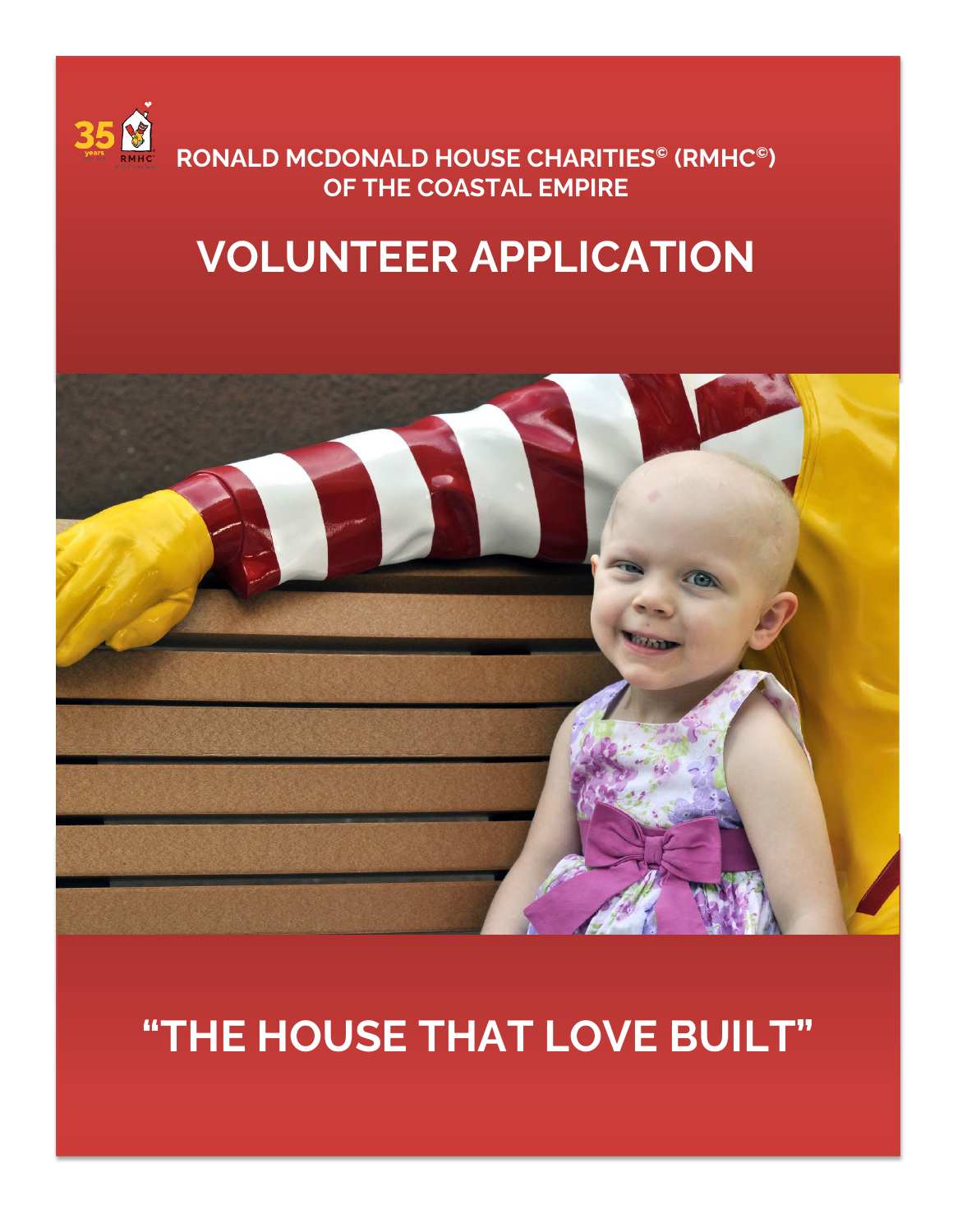Thank you for your interest in volunteering for the Ronald McDonald House Charities<sup>®</sup> (RMHC<sup>®</sup>) of the Coastal Empire! Volunteers are the heart of our house. With only a few paid staff members and the need for 24/7/365 coverage at the House, there is a tremendous need for volunteer service.

Please fill out the following volunteer application and return to the RMHC<sup>®</sup> office. We will review your information and contact you shortly to explain the volunteer orientation that is associated with your position. All of our volunteer positions require a general orientation. If you are volunteering to help at the House, you will be scheduled to shadow an experienced volunteer until you are comfortable with the policies and procedures of the RMHC©. If you have any further questions, please feel free to call **RMHC© of the Coastal Empire at (912) 350-7641**.

Please note that all volunteers must be *18 or older* unless they are a member of our Teen Board. **Currently, we are unable to provide court-ordered community service or accept any volunteers who need to complete court-ordered community service.**

#### VOLUNTEER POSITIONS AVAILABLE

#### HOUSE VOLUNTEER: (3-4 Hour Shifts)

General office work (answering door, phone, etc.) and a variety of tasks around the House such as answering the doors, replenishing supplies, inspecting rooms, as well as light housekeeping.

#### FAMILY ROOM VOLUNTEER: ( 3 Hour Shifts)

Act as a host for hospital Family rooms. Signing in families and guests; re-stocking supplies, light housekeeping. *Must be fully vaccinated to volunteer in the hospital.*

#### HOSPITALITY CART: (2-3 Hour Shifts)

Operating the hospitality cart in the Children's Hospital. Representing RHMC to families and patients in the hospital. *Must be fully vaccinated to volunteer in the hospital.*

SPECIAL EVENTS: (Various Times)

**If interested in our Adopt-A-Meal program, please contact us at [volunteer@rmhccoastalempire.org](mailto:volunteer@rmhccoastalempire.org)**

**Please return the completed application to [lizzy@rmhccoastalempire.org](mailto:lizzy@rmhccoastalempire.org)**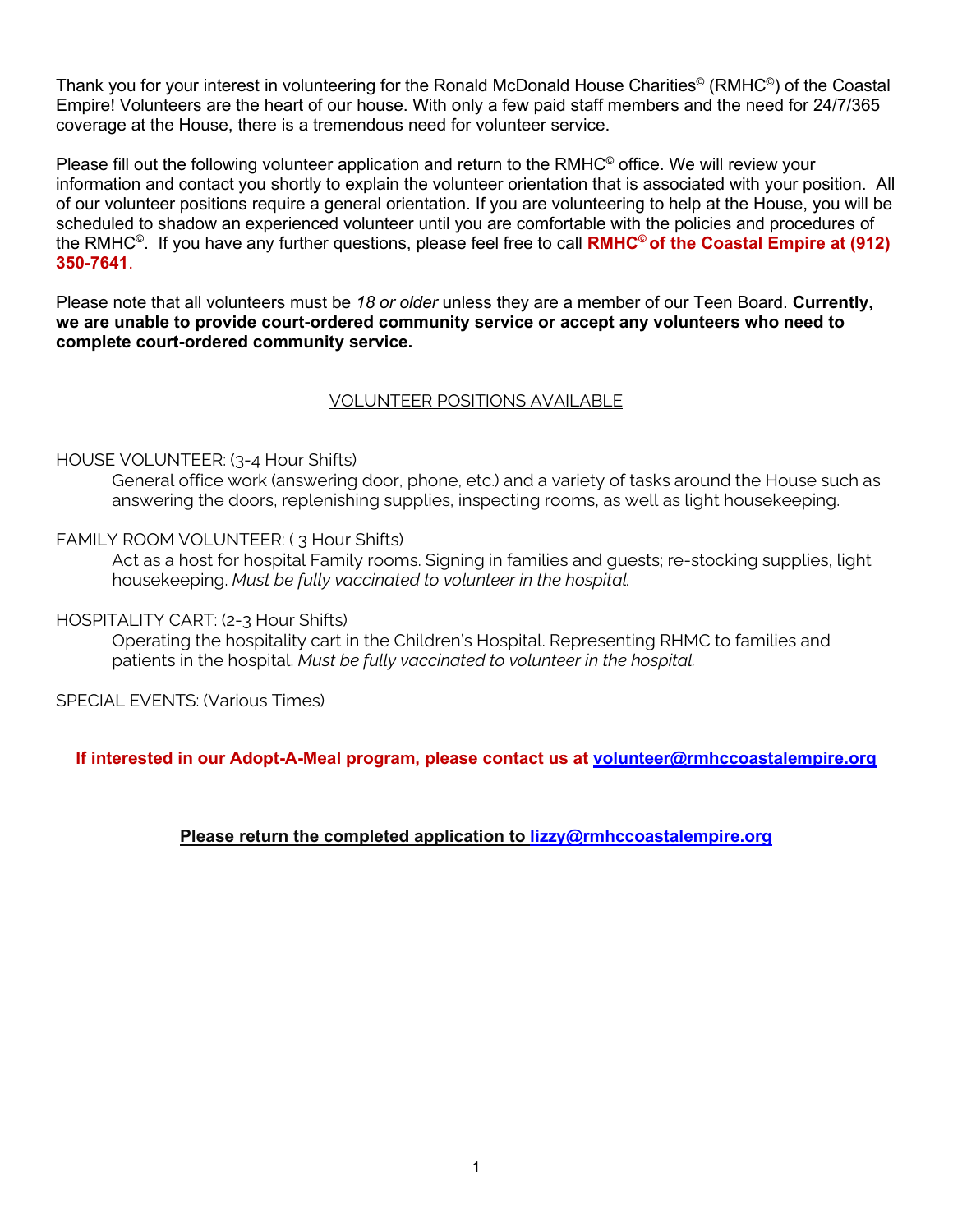

### Ronald McDonald House Charities<sup>®</sup> (RMHC<sup>®</sup>) of the Coastal Empire Volunteer Application

| <b>General Information</b>                         |                                               |                                              |                                                                                                                                                                                                                                |  |  |  |
|----------------------------------------------------|-----------------------------------------------|----------------------------------------------|--------------------------------------------------------------------------------------------------------------------------------------------------------------------------------------------------------------------------------|--|--|--|
| Full Name: <u>_______________________</u>          |                                               |                                              | Date: the contract of the contract of the contract of the contract of the contract of the contract of the contract of the contract of the contract of the contract of the contract of the contract of the contract of the cont |  |  |  |
| Last                                               | First                                         |                                              | M.I.                                                                                                                                                                                                                           |  |  |  |
|                                                    |                                               | Cell Phone: ________________________________ | Birthdate: <b>Example 2019</b>                                                                                                                                                                                                 |  |  |  |
|                                                    |                                               |                                              |                                                                                                                                                                                                                                |  |  |  |
| Address:                                           | <u> 1989 - Andrea Andrew Maria (h. 1989).</u> |                                              |                                                                                                                                                                                                                                |  |  |  |
| <b>Street Address</b>                              |                                               |                                              | Apartment/Unit #                                                                                                                                                                                                               |  |  |  |
| City                                               |                                               | <b>State</b>                                 | ZIP Code                                                                                                                                                                                                                       |  |  |  |
|                                                    | <b>Emergency Contact</b>                      |                                              |                                                                                                                                                                                                                                |  |  |  |
| Name: <u>_________________________</u>             |                                               |                                              | Relationship: The contract of the contract of the contract of the contract of the contract of the contract of the contract of the contract of the contract of the contract of the contract of the contract of the contract of  |  |  |  |
| Last                                               | First                                         |                                              |                                                                                                                                                                                                                                |  |  |  |
|                                                    |                                               |                                              |                                                                                                                                                                                                                                |  |  |  |
| Address:                                           |                                               |                                              |                                                                                                                                                                                                                                |  |  |  |
| <b>Street Address</b>                              |                                               |                                              | Apartment/Unit #                                                                                                                                                                                                               |  |  |  |
| City                                               |                                               | <b>State</b>                                 | <b>ZIP Code</b>                                                                                                                                                                                                                |  |  |  |
|                                                    | <b>Interest and Availability</b>              |                                              |                                                                                                                                                                                                                                |  |  |  |
| Please select the activities you're interested in. |                                               |                                              |                                                                                                                                                                                                                                |  |  |  |
| Ronald McDonald House Volunteer                    |                                               | Events                                       |                                                                                                                                                                                                                                |  |  |  |
| <b>Memorial Family Room</b>                        |                                               | <b>Candler Family Room</b>                   |                                                                                                                                                                                                                                |  |  |  |
|                                                    |                                               |                                              |                                                                                                                                                                                                                                |  |  |  |

#### *Please describe*

| Please choose all times that you are available to volunteer. |                          |  |                          |  |                          |
|--------------------------------------------------------------|--------------------------|--|--------------------------|--|--------------------------|
|                                                              | <b>Monday Morning</b>    |  | Monday Afternoon         |  | Monday Evening           |
|                                                              | <b>Tuesday Morning</b>   |  | <b>Tuesday Afternoon</b> |  | <b>Tuesday Evening</b>   |
|                                                              | <b>Wednesday Morning</b> |  | Wednesday Afternoon      |  | <b>Wednesday Evening</b> |
|                                                              | <b>Thursday Morning</b>  |  | Thursday Afternoon       |  | <b>Thursday Evening</b>  |
|                                                              | <b>Friday Morning</b>    |  | Friday Afternoon         |  | <b>Friday Evening</b>    |
|                                                              | Saturday Morning         |  | Saturday Afternoon       |  | <b>Saturday Evening</b>  |
|                                                              | <b>Sunday Morning</b>    |  | Sunday Afternoon         |  | <b>Sunday Evening</b>    |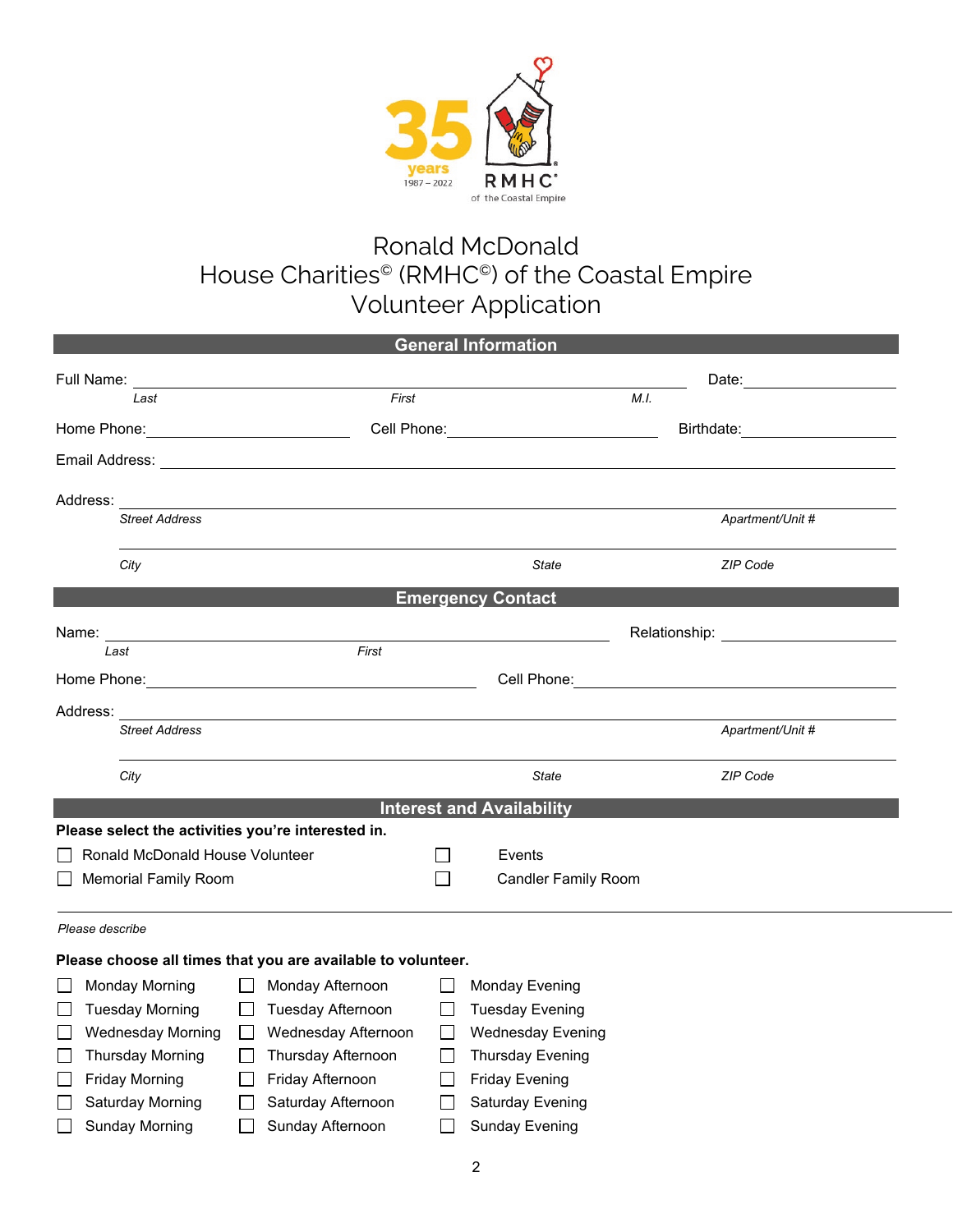#### **How often are you interested in volunteering?**

 $\Box$  Once a week  $\Box$  Monthly

 $\Box$  Twice a month  $\Box$  Other

**Is this a community service requirement?**<br> $\Box$   $\lor$   $\alpha$   $\Box$   $\Box$   $\land$   $\land$ 

 $\Box$  No

**If this is a community service requirement, how many hours must you complete and by what date?**

**\***Note- for individuals completing a community service requirement we require either a 6 month and/or 40-hour commitment

**How did you hear about RMHC© of the Coastal Empire?**

**Why would you like to become a volunteer for RMHC© of the Coastal Empire?**

**What skills would you like to use in your volunteer role?**

**Do you speak a foreign language? If so, which language(s)?**

**Please share any physical limitations so that we can place you in the best volunteer position.**

**Is there any medical information or medical conditions/allergies that you would like to share with us in case of an emergency?**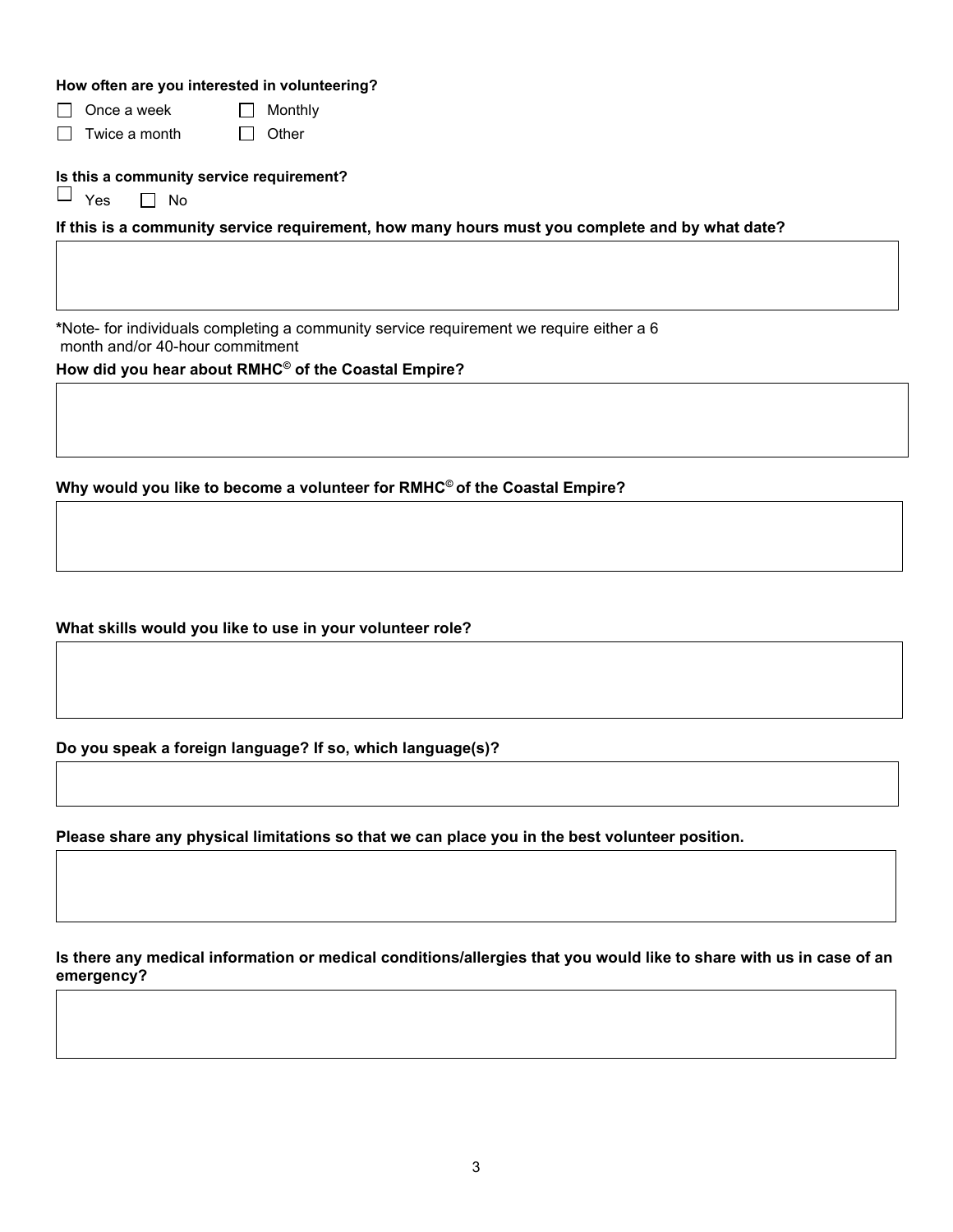|           |                       | <b>Personal References</b>                                                                                                          |                  |  |
|-----------|-----------------------|-------------------------------------------------------------------------------------------------------------------------------------|------------------|--|
|           |                       | Please list two personal references who are not related to you.                                                                     |                  |  |
|           |                       | Relationship: _____________________                                                                                                 |                  |  |
|           |                       |                                                                                                                                     |                  |  |
|           | <b>Street Address</b> |                                                                                                                                     | Apartment/Unit # |  |
|           |                       |                                                                                                                                     |                  |  |
|           | City                  | State                                                                                                                               | ZIP Code         |  |
|           |                       | Relationship: _____________________                                                                                                 |                  |  |
|           |                       |                                                                                                                                     |                  |  |
|           | <b>Street Address</b> |                                                                                                                                     | Apartment/Unit # |  |
|           | City                  | State                                                                                                                               | <b>ZIP Code</b>  |  |
|           |                       | Volunteer Experience (e.g. community, civic, religious organizations)                                                               |                  |  |
|           |                       | If you have any previous volunteer experience, please share with us below.                                                          |                  |  |
|           |                       |                                                                                                                                     |                  |  |
|           |                       |                                                                                                                                     |                  |  |
|           |                       |                                                                                                                                     |                  |  |
|           |                       |                                                                                                                                     |                  |  |
|           |                       |                                                                                                                                     |                  |  |
|           |                       |                                                                                                                                     |                  |  |
|           |                       | <b>Employment</b><br>Current Employer: Example 2014 and 2014 and 2014 and 2014 and 2014 and 2014 and 2014 and 2014 and 2014 and 201 |                  |  |
| Position: |                       | Dates Employed:                                                                                                                     |                  |  |
| Address:  |                       |                                                                                                                                     |                  |  |
|           | <b>Street Address</b> |                                                                                                                                     | Apartment/Unit # |  |
|           | City                  | State                                                                                                                               | <b>ZIP Code</b>  |  |
|           |                       | Have you ever been found guilty of a felony or a misdemeanor (excluding traffic citations)?                                         |                  |  |
| Yes       | No<br>$\mathsf{L}$    |                                                                                                                                     |                  |  |
|           |                       | If you answered yes to the previous question, please explain:                                                                       |                  |  |
|           |                       |                                                                                                                                     |                  |  |
|           |                       |                                                                                                                                     |                  |  |
|           |                       |                                                                                                                                     |                  |  |
|           |                       |                                                                                                                                     |                  |  |